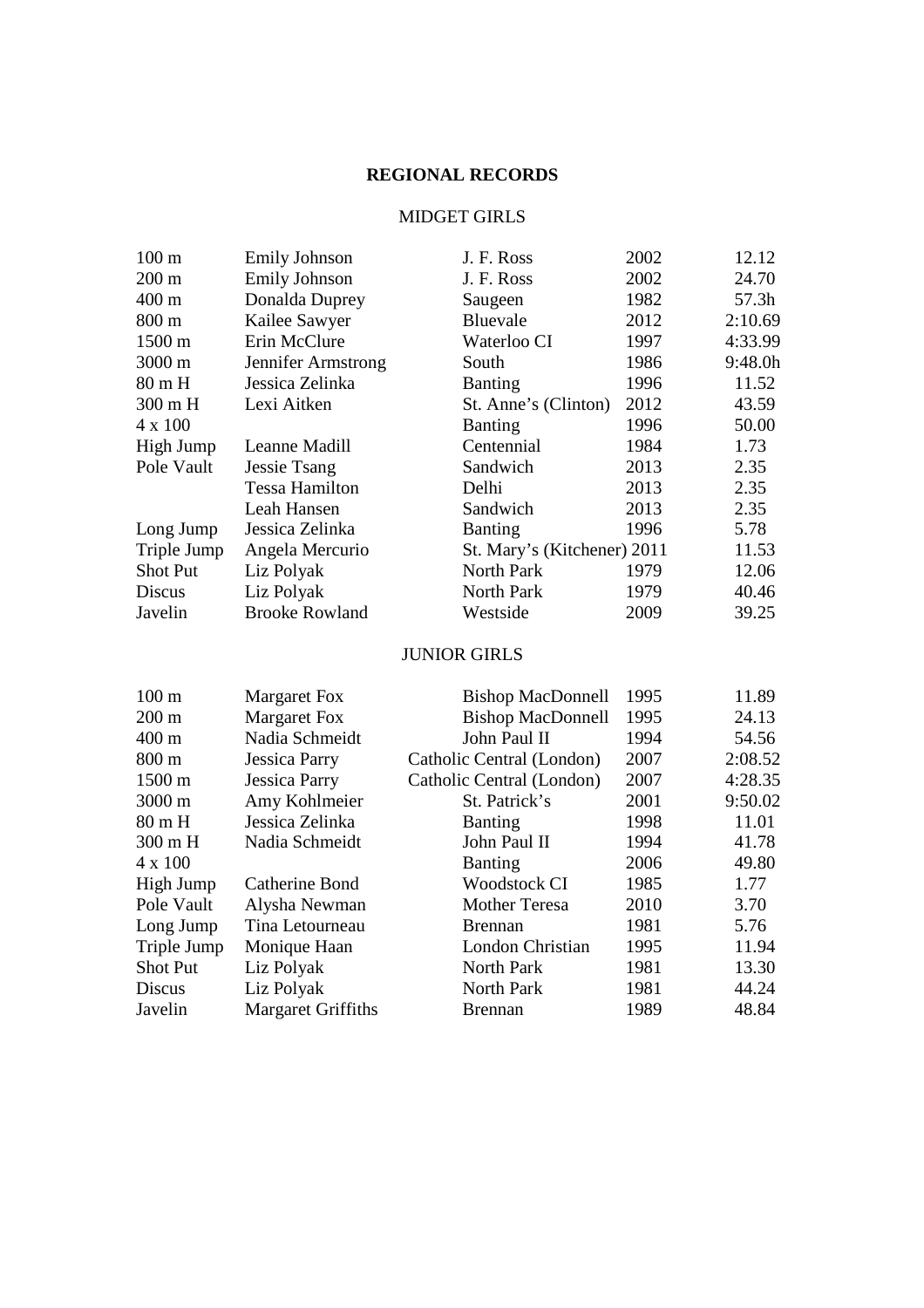## SENIOR GIRLS

| $100 \text{ m}$   | Jellisa Westney     | Cameron Heights           | 2011 | 11.89   |
|-------------------|---------------------|---------------------------|------|---------|
| $200 \text{ m}$   | Marissa Kurtimah    | Guelph CVIS               | 2012 | 24.29   |
| $400 \text{ m}$   | Nadia Schmeidt      | John Paul II              | 1995 | 55.02   |
| $800 \text{ m}$   | Jessica Parry       | Catholic Central(London)  | 2008 | 2:09.88 |
| 1500 m            | Jessica Parry       | Catholic Central (London) | 2008 | 4:26.46 |
| 3000 m            | <b>Kathy Butler</b> | Waterloo CI               | 1992 | 9:39.9h |
| $4 \times 100$    |                     | <b>Banting</b>            | 2000 | 48.73   |
| $100 \text{ m H}$ | Jessica Zelinka     | <b>Banting</b>            | 2000 | 13.15   |
| 400 m H           | Nadia Schmeidt      | John Paul II              | 1995 | 58.03   |
| High Jump         | Catherine Bond      | <b>Woodstock CI</b>       | 1986 | 1.78    |
| Pole Vault        | Alysha Newman       | <b>Mother Teresa</b>      | 2011 | 3.91    |
| Long Jump         | Laura Wessling      | Delhi                     | 1996 | 5.92    |
| Triple Jump       | Monique Haan        | London Christian          | 1996 | 12.11   |
| <b>Shot Put</b>   | Liz Toman           | Elmira                    | 1996 | 14.25   |
| Discus            | Liz Polyak          | North Park                | 1982 | 48.20   |
| Javelin           | Andrea Bulat        | <b>Brennan</b>            | 1997 | 47.56   |
|                   |                     |                           |      |         |

## OPEN GIRLS

|         | 1500 m S/C Haley Cadawaller | Sarnia CI&TS | 2009 | 5:02.59 |
|---------|-----------------------------|--------------|------|---------|
| 4 x 400 |                             | Resurrection | 2008 | 3:54.13 |

### PHYSICALLY CHALLENGED

| Amb. $100$ | Joanna Edwards      | MacKenzie    | 2006 | 15.29   |
|------------|---------------------|--------------|------|---------|
| Blind 100  | Alexis Askin-Hunter | <b>SCITS</b> | 2013 | 17.45   |
| Blind 800  | Rachel Schelhaas    | St. Michael  | 2011 | 3:01.23 |
| W/C 800    | Jessica Matassa     | Villanova    | 2005 | 1:59.42 |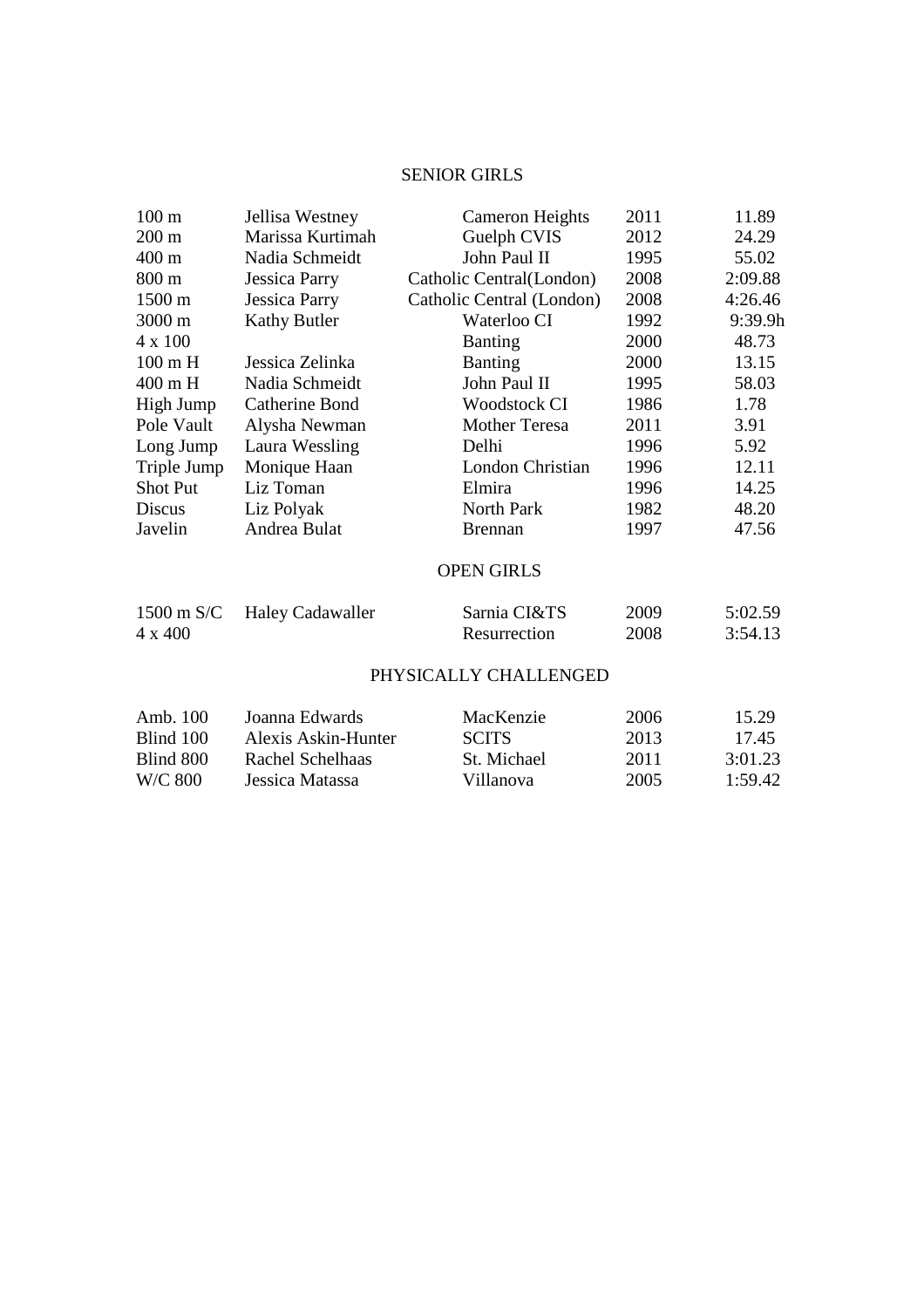# MIDGET BOYS

| 100 <sub>m</sub>  | Corey Crawley                   | Lucas                     | 2006 | 11.18   |
|-------------------|---------------------------------|---------------------------|------|---------|
| $200 \text{ m}$   | <b>Andrew Beckford</b>          | Kitchener CI              | 1993 | 22.69   |
| 400 m             | <b>Jeff Ellis</b>               | Orangeville               | 1994 | 50.91   |
| 800 m             | Kevin Sullivan                  | North Park                | 1989 | 1:55.74 |
| 1500 m            | Kevin Sullivan                  | North Park                | 1989 | 4:01.00 |
| 3000 m            | <b>Chris Brewster</b>           | Catholic Central (London) | 1979 | 8:47.3h |
| $100 \text{ m H}$ | Paul Whitty                     | Saunders                  | 1998 | 13.12   |
| 300 m H           | Jeremy Gibbons                  | Herman                    | 2005 | 40.41   |
| 4 x 100           |                                 | Villanova                 | 2002 | 45.37   |
| High Jump         | Branden Wilhelm                 | <b>Woodstock CI</b>       | 2007 | 1.90    |
| Pole Vault        | Frank Klundert                  | <b>Cardinal Carter</b>    | 1987 | 3.80    |
| Long Jump         | Ken Berry                       | Laurier                   | 1979 | 6.67    |
| Triple Jump       | <b>Kriss Peterson</b>           | Sandwich                  | 1994 | 13.78   |
| <b>Shot Put</b>   | Dave Crombeen                   | St. Patrick's             | 1982 | 18.23   |
| <b>Discus</b>     | <b>Joe Pocock</b>               | <b>Holy Names</b>         | 2002 | 55.14   |
| Javelin           | Dave Crombeen                   | St. Patrick's             | 1982 | 61.70   |
|                   |                                 | <b>JUNIOR BOYS</b>        |      |         |
| $100 \text{ m}$   | <b>Rhoan Sterling</b>           | Galt CI                   | 1997 | 10.60   |
| $200 \text{ m}$   | Chris Robinson                  | Jacob Hespeler            | 1993 | 21.67   |
| 400 m             | Liam Card                       | Saugeen                   | 1997 | 47.94   |
| 800 m             | Nathan Brannen                  | Preston                   | 2000 | 1:50.90 |
| 1500 m            | Jay Cantin                      | St. Clair                 | 1994 | 3:49.3h |
| 3000 m            | <b>Adam Hortian</b>             | <b>Bluevale</b>           | 2001 | 8:35.46 |
| $100 \text{ m H}$ | Jordan Sherwood                 | <b>Cameron Heights</b>    | 2011 | 13.42   |
| 300 m H           | <b>Jeff Ellis</b>               | Orangeville               | 1996 | 38.11   |
| 4 x 100           |                                 | Catholic Central (London) | 2002 | 43.15   |
| High Jump         | Andrew McLean                   | Medway                    | 1984 | 2.01    |
| Pole Vault        | Mike Nolan                      | <b>Lord Dorchester</b>    | 1991 | 4.40    |
| Long Jump         | Paul Whitty                     | Saunders                  | 1999 | 7.18    |
| Triple Jump       | Kenen Shadd                     | <b>Grand River</b>        | 2000 | 15.22   |
|                   | Shot Put (4 kg)Jordan Young     | St. Joseph (St. Thomas)   | 2009 | 17.41   |
|                   | (12 lb) Fraser Clarke           | St. Thomas Aquinas        | 1997 | 17.28   |
|                   | Discus (1 kg) Jordan Young      | St. Joseph (St. Thomas)   | 2009 | 61.26   |
|                   | $(1.61 \text{ kg})$ Jason Tunks | <b>Banting</b>            | 1992 | 53.36   |
|                   | Javelin (600g) Tyler Withers    | Northern                  | 2009 | 61.10   |
|                   | (800g) Mike Brennan             | Kingsville                | 1979 | 65.54   |